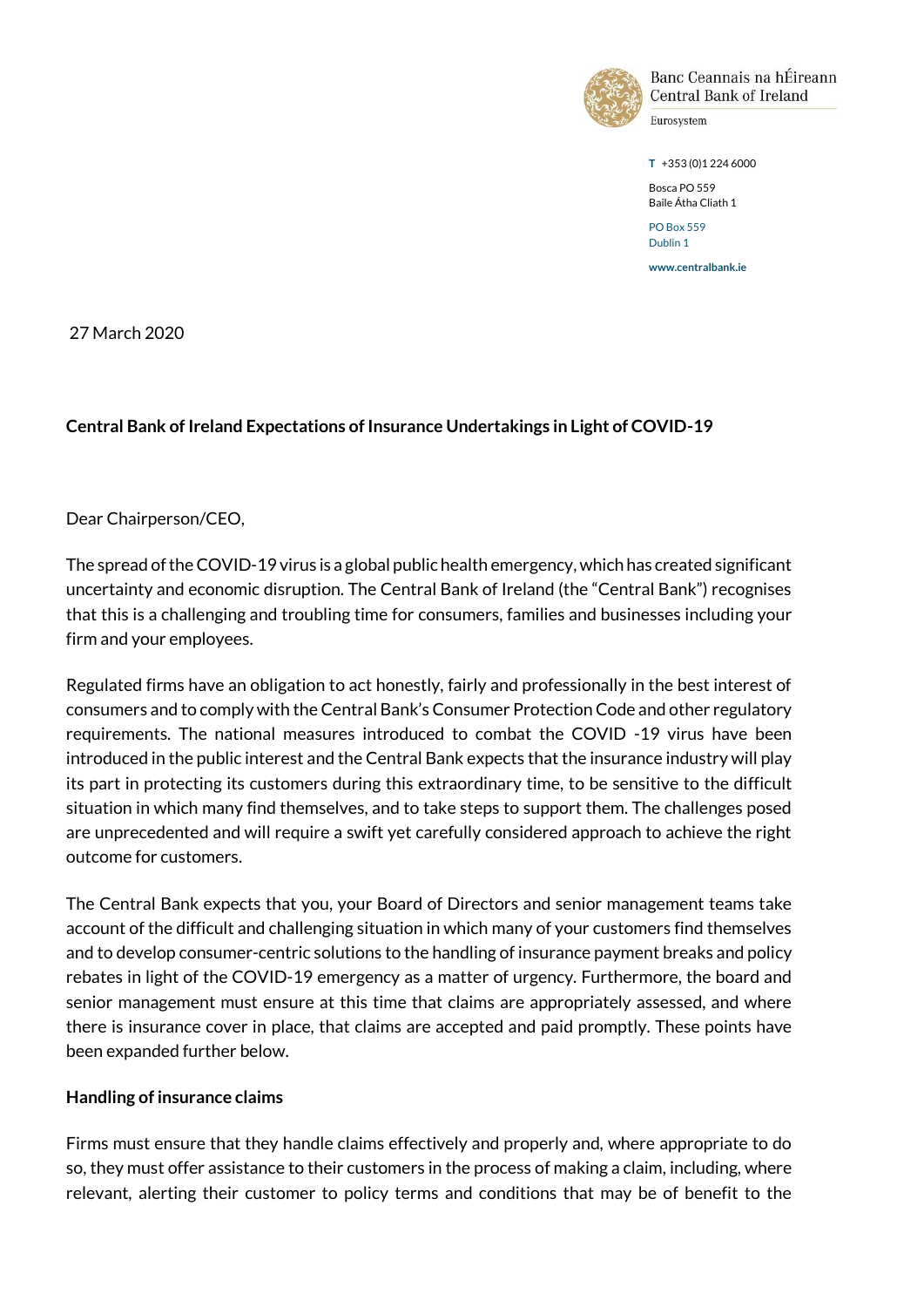

customer. Any claim settlement offer made to a claimant must be fair, must take into account all relevant factors and must represent the firm's best estimate of the claimant's reasonable entitlement under the policy. Although the Central Bank expects that most policy wordings are clear in terms of what cover is provided and what cover exclusions are in place, where there is a doubt about the meaning of a term, the interpretation most favourable to their customer should prevail. Firms must ensure that claims are appropriately assessed and where there is insurance cover in place that claims are accepted and paid promptly.

In this context, the Central Bank is of the view that where a claim can be made because a business has closed, as a result of a Government direction due to contagious or infectious disease, that the recent Government advice to close a business in the context of COVID-19 should be treated as a direction. We note that this is a view that has also been set out by the Minister for Finance, Public Expenditure and Reform.

The Central Bank expects that the CEO of each firm shall take responsibility for the oversight of how their firm is managing determinations of whether claims are covered or not in the context of COVID-19. Where necessary to gather further information with regard to the management of determinations as to whether claims are covered or not in the context of COVID-19 the Central Bank will, as deemed appropriate, require certification from the CEO as to such matters.

## **Engagement with customers**

All firms need to be sensitive to changes in customers' circumstances due to the public health measures taken to counter the spread of COVID-19, which have left many in a financially vulnerable situation. We expect you to provide reasonable arrangements to support such customers in their dealings with your firm at this difficult time.

Where relevant, your firm should proactively communicate in a clear, transparent manner to customers about the levels of cover provided by individual insurance policies. You should inform customers, when renewing existing policies, if there are any changes to those policies arising from COVID-19. Your firm should prominently display on your website the key relevant information about COVID-19 and contact details should customers have queries on coverage.

Furthermore, you should engage with intermediaries and partners and to keep them fully informed at all times about the implications of COVID-19 for existing and new policies.

## **Operational Resilience**

Operationally, you must also ensure that your customer-facing functions are adequately resourced and supported to ensure that customer needs are met and queries are handled in an appropriate timeframe. Additionally, the Central Bank expects that firms will have processes in place to engage